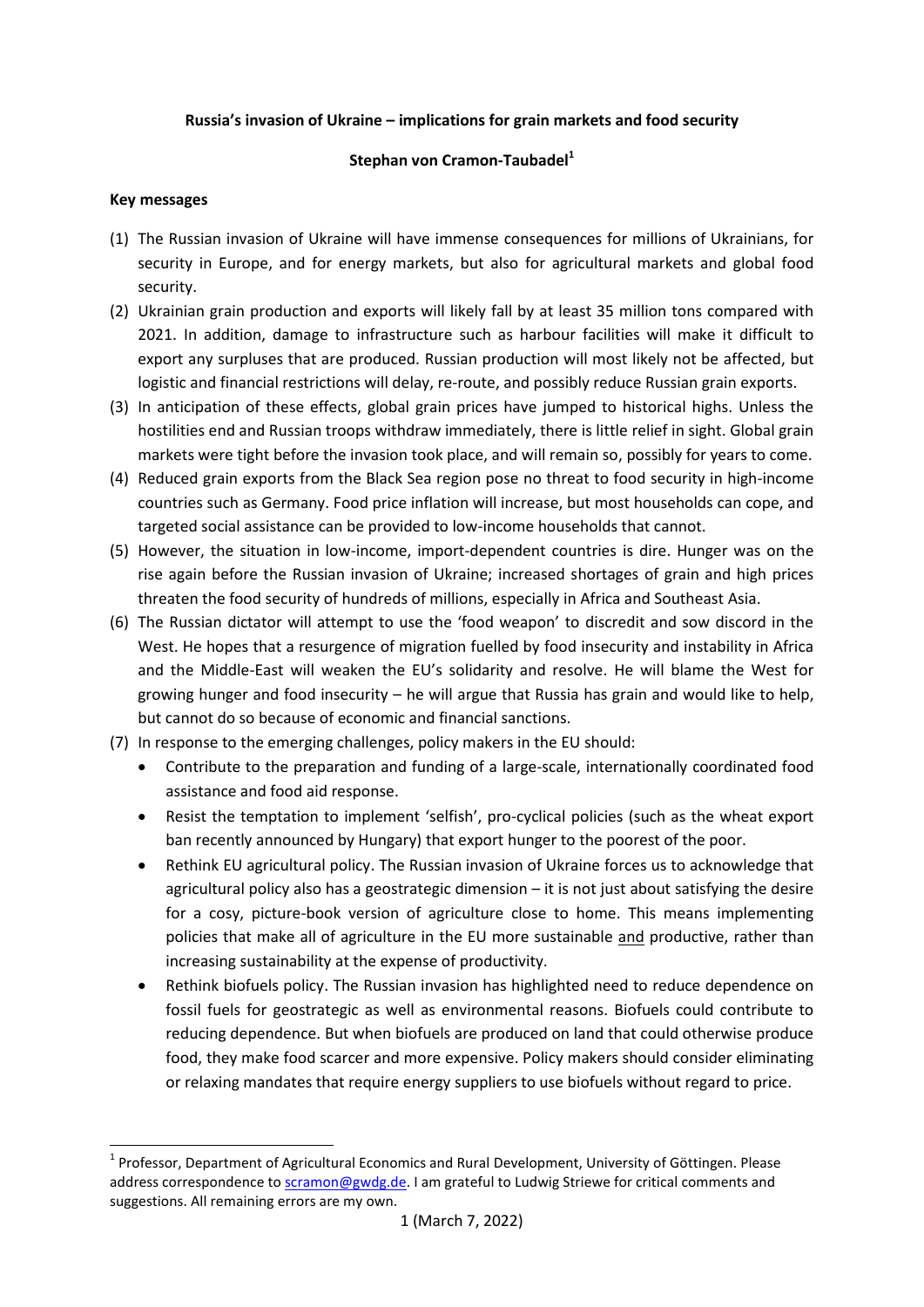### **1. Introduction**

The Russian invasion of Ukraine in late February 2022 marks the beginning of a new phase in history. For the first time since September 1939, a dictator has invaded a neighbouring country in Europe. It has been a rude awakening for many, especially in Germany, who clung far too long to delusions about the Russian dictator's motives and the lengths to which he is willing to go in pursuit of them. If the invasion does not proceed as the dictator planned, and there are indications that this is the case, we can only pray that he does not or is not permitted to go to the ultimate lengths at his disposal.

The military outcome of the invasion is unclear, but it is clear that it will have immense and lasting implications for politics, economics and business in the coming years and beyond. Public discourse in Germany has so far focussed mainly on military issues such as the delivery of weapons, on economic and financial sanctions, and on energy markets. In the coming weeks attention will shift to the provision of humanitarian aid to millions of refugees and displaced persons in Ukraine. While all of these interrelated issues are undeniably crucial, the Russian invasion of Ukraine also has far-reaching and extremely threatening implications for agricultural markets and food security.

In the following we discuss these implications. Some short-run and local effects of the invasion on agricultural markets are manifest; other longer-term and global effects will depend on how the military conflict unfolds and on individual and collective policy reactions in other countries.

## **2. Background**

20 years ago, the agricultural implications of a military conflict between Russia and Ukraine would have been severe for those countries, but of little global consequence. Between 1992 and 2002, Ukraine, Kazakhstan and Russia (UKR) combined for average annual net exports of 3 million tons of grain<sup>2</sup> – a negligible amount. Between 2012 and 2021, however, their net exports averaged 87 million tons per year, and they have exceeded 100 million tons in each of the last five years (Figure 1).



**Figure 1: Exports of grain by Kazakhstan, Russia and Ukraine since 1987/88 (in million tons)**

 2 In the following, 'grain' refers to wheat and the so-called coarse grains, which include corn, barley, rye, oats, triticale, sorghum and millet. We do not consider rice.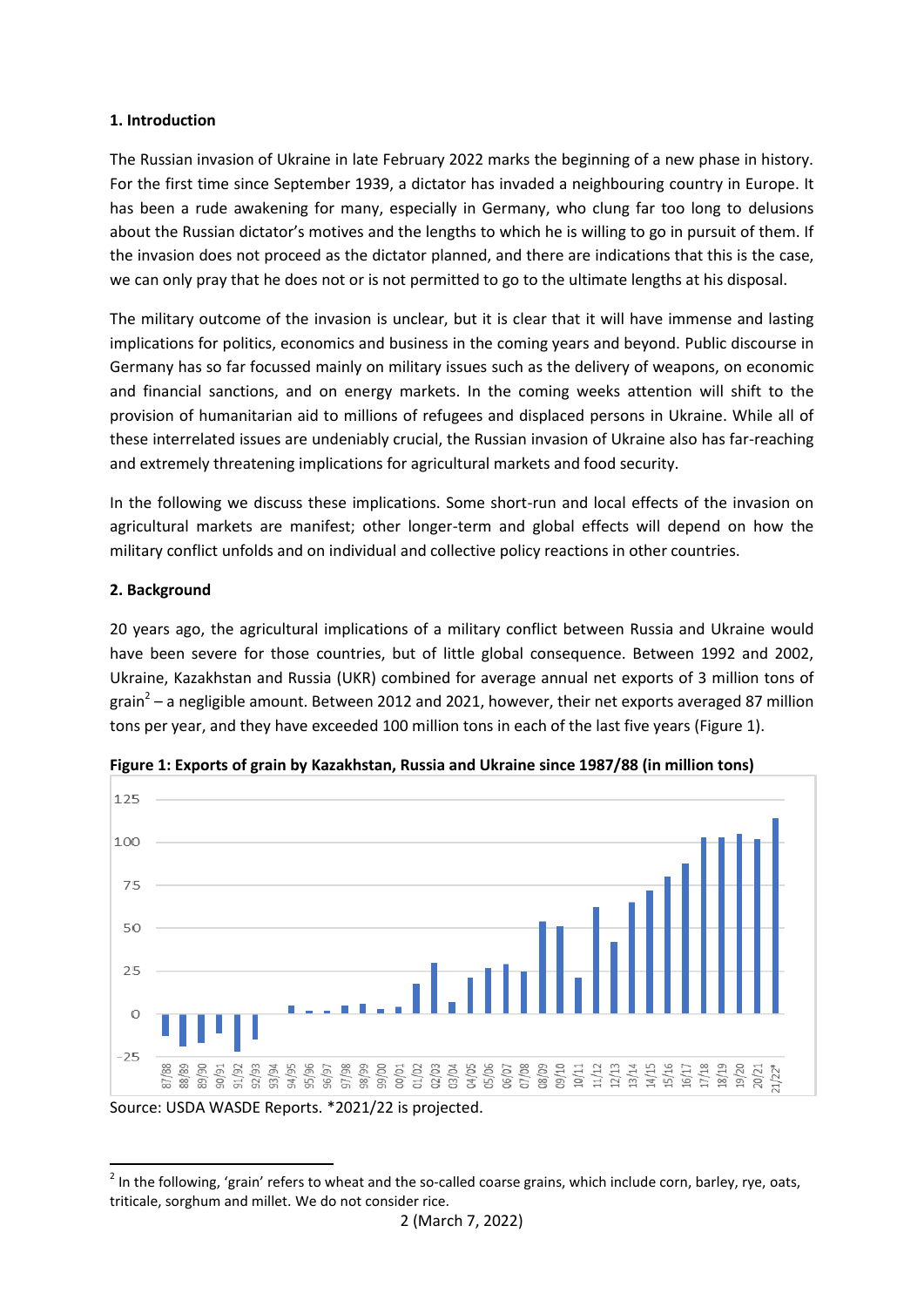In the last completed grain marketing year (2020/21), UKR exported 102 million tons of grain, mainly wheat, corn and some barley, which is 24% of total global exports of 434 million tons (Figure 2). The United States Department of Agriculture's (USDA) most recent projection for the current marketing year (2021/22) foresees UKR's grain exports increasing to 115 million tons (25% of total global exports), with Ukraine's grain exports increasing especially strongly to 64 million tons or 14% of the world total. However, these projections were released on February 9, 2022, before Russia invaded Ukraine. The invasion will affect exports in the remainder of the 2021/22 marketing year.

The rapid growth in UKR grain exports is the result of a major turn-around in grain markets in the Former Soviet Union. Beginning in the 1970s the Soviet Union became one of the world's largest net importers of grain as its centrally-planned agriculture foundered in inefficiency. However, the region has immense agricultural potential. Ukraine and Southwestern Russia together account for a large share of the world's best, so-called black soils that are ideally suited to producing grain. In addition, there are comparatively low-yielding but vast tracts of cropland in Central Russia as well as Northern Kazakhstan and the bordering regions of Russian Siberia.





Source: USDA WASDE Report, February 2022.

Following the onset of transition in the early 1990s grain production in UKR fell by roughly half as centrally-planned agriculture imploded. At the same time, however, the demand for feed grain also collapsed as heavy Soviet subsidies for livestock production (milk, meat and eggs) ceased. After bottoming out around the turn of the century, grain production began to recover, slowly at first, and more rapidly in recent years. Yield increases have been largely driven by imported technology in the form of farm machinery, crop varieties and agronomic know-how. Since 2015, UKR grain production has consistently topped the highest (likely exaggerated) levels reported in Soviet times. Livestock production has also recovered somewhat, thus increasing domestic demand for grain. But the feed efficiency of milk, meat and egg production is vastly improved compared with Soviet times. The transformation of UKR agriculture coupled with investments in storage and transportation infrastructure (especially port facilities) has enabled the region to generate substantial and growing export surpluses over the last decade (Figure 1). Looking back, one might say that the agricultural potential of one of the most fertile regions of the world is finally being tapped, after decades of Soviet mismanagement and subsequent restructuring.

Increased production has allowed UKR to capture and maintain a constant share of an ever-growing of global grain market. Since the middle of the last decade, UKR have accounted for roughly 25% of global grain trade, plus-minus annual fluctuations of 1-2 percentage points. As a result, the Black Sea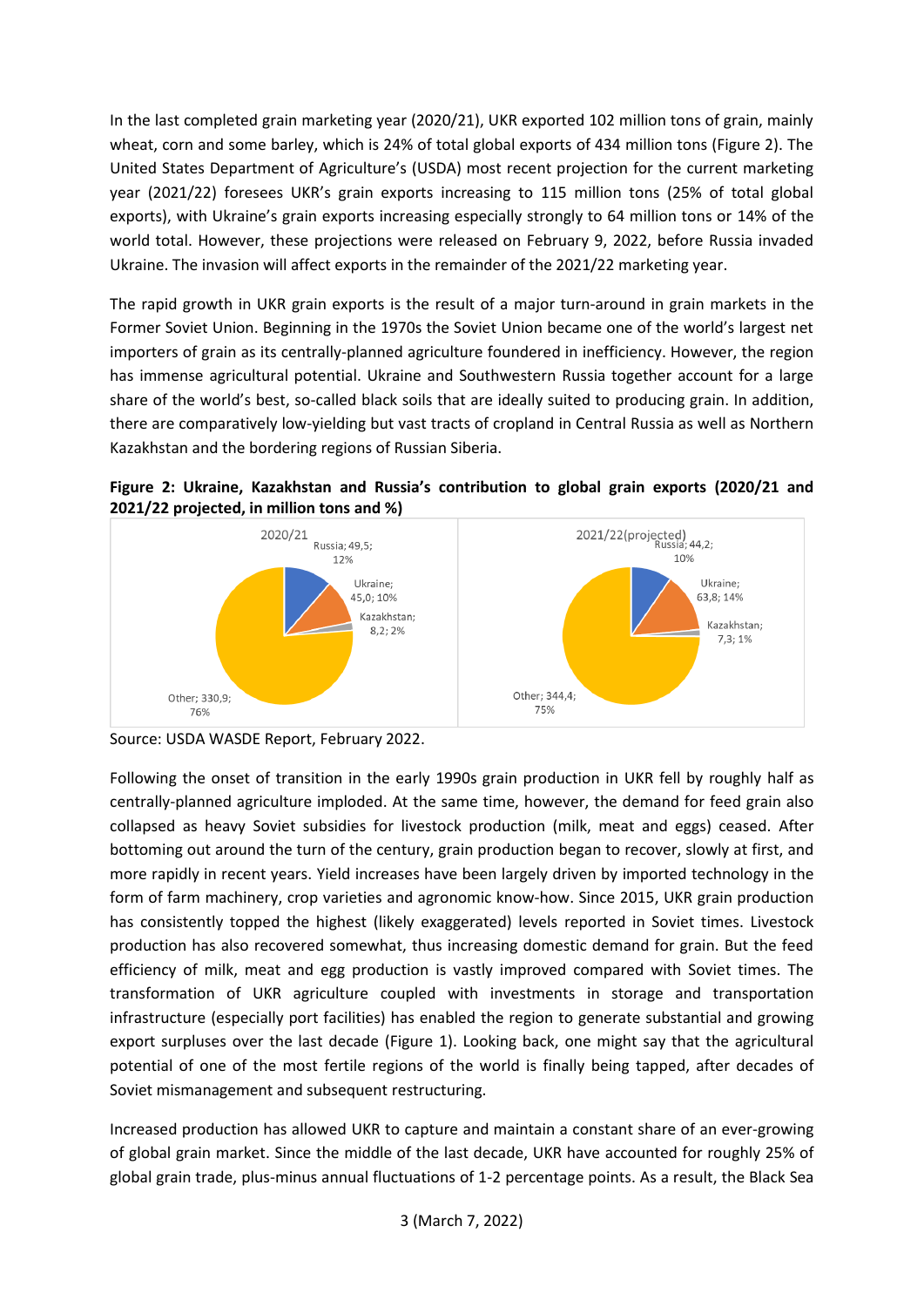region has become a focal point of global agricultural price determination. Traders and market analysts continue to monitor weather conditions, crops, and movements of grain in the major exporting countries in North and South America (Argentina, Canada and the US) and Western Europe (especially France and Germany). But conditions in the Black Sea region also command their attention, and this has reduced the US's traditional leadership role on markets for wheat and other grains.<sup>3</sup> It is no exaggeration to say that the emergence of UKR as major grain exporters has reshaped global food markets. As a result, the invasion of Ukraine will have dire consequences, not only for millions of Ukrainians, but also for food security in countries around the world.

In the following we first consider the short-term effects of the Russian invasion that will unfold in the remaining weeks and months of the current 2021/22 marketing year and, more importantly, affect production in 2022 and exports in the 2022/23 marketing year. We then discuss longer-term effects that will be felt in subsequent years.

## **3. Short-term effects of Russia's invasion**

### **3.1 Ukrainian production and exports**

1

In the black soil regions of Ukraine and Russia, winter wheat was planted last fall; wheat acreage and potential production are therefore largely fixed. By all reports, the weather has been good in Russia so far, and somewhat too dry in Ukraine. Overall, the crops are emerging in good condition as winter departs. However, amid anecdotal evidence of men leaving and farms donating their fuel stocks to support the defence effort, the invasion will severely affect farm operations in Ukraine. Farms will be unable to make fertiliser applications that usually take place in March/April. Hence, even if the wheat crop can be harvested and processed, yield reductions of about one-third appear inevitable. Furthermore, we expect the quality of the wheat to be lower, as a reduced nitrogen fertilizer application leads to lower protein content.

In addition, a large share of Ukraine's best cropland is located in eastern and southern Oblasts (provinces) that overlap with what Russian nationalists refer to as 'Novorossiya'. Armed conflict and Russian attempts to annex this part of Ukraine could severely hamper efforts to harvest a crop there. Finally, all of Ukraine's harbour cities (such as Odessa and the Odessa port range, Mykolayiv, Kherson and Mariupol) are located in these Oblasts along the Sea of Azov and the Black Sea coast from the Crimea to Transnistria. Some of these cities (e.g. Kherson, Mariupol) have seen heavy fighting. Hence, it is likely that grain terminals and rail connections there have been damaged. In addition, there are reports that harbour entrances and waterways have been mined, which could hinder export flows in this and in subsequent years.

The situation for spring crops, especially corn and some spring barley, is worse. These crops have yet to be planted. Soil preparation and seeding of spring barley would usually begin around now (early March) in southern parts of Ukraine and move gradually north in the coming weeks. The single most important crop in Ukraine is corn, which is planted from early April into mid-May. Seed, especially hybrid corn, fuel, labour – all essential inputs are missing, or it is currently impossible to bring them to the right places at the right times. It is therefore highly unlikely that Ukraine will be able to harvest anywhere near the 42 million tons of corn that it harvested in 2021.

 $3$  See for example Janzen and Adjemian (2017): Estimating the location of world wheat price discovery. American Journal of Agricultural Economics 99(5): 1188-1207.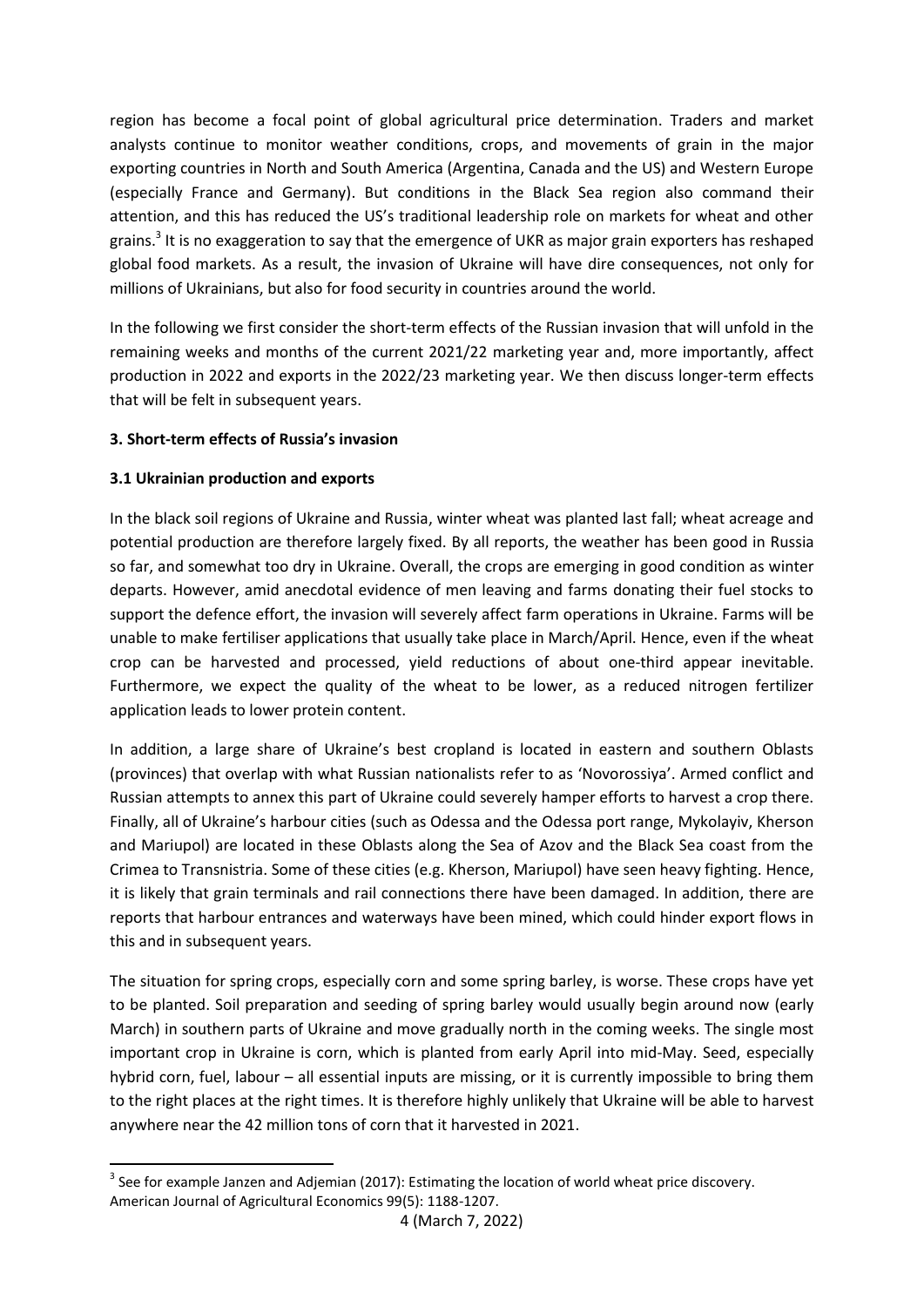In summary, it is unclear how much grain Ukraine will be able to produce and harvest in 2022, and whether it will be able to export what is harvested in the upcoming 2022/23 marketing year. An optimistic scenario would foresee projected wheat exports reduced by one-third from 2021 levels, from 24 to 16 million tons, and coarse grain (largely corn) exports reduced by two-thirds, from 40 to 13 million tons. In this case, Ukraine would export 29 million tons in 2022/23, compared with 64 million tons in 2021/22, a shortfall of 35 million tons. We stress, however, that this is a first, optimistic guess. The longer the conflict lasts, the more crops and grain export infrastructure will suffer, and the larger the production and export shortfalls will be.

### **3.2 Russian production and exports**

Russian production will be less affected. Record high grain prices in US-Dollars or Euro coupled with a plummeting Rubel will provide farmers with powerful incentives to produce, if the logistics of the invasion (moving troops, equipment and supplies) do not interfere with supplies of seed, fertiliser and fuel in Russia's main producing regions that border on Ukraine. If sanctions reduce Russian (and Belarussian) exports of potash fertiliser, its prices on the domestic market might even fall. Furthermore, the Russian government will likely take steps to ensure that key inputs do not leave the country – in the first week of March, for example, it 'recommended' that fertiliser producers stop exporting nitrogen fertiliser. Overall there is little reason to expect that Russia will harvest substantially less grain than it did in 2021.

However, it is much less certain that Russia will be able to bring all of this grain to the world market via its Black Sea ports. As a result of the invasion, access to the Sea of Azov has been cut off. For the moment, therefore, grain cannot flow from Russia's second most important export harbour in Rostov-on-Don (and from Ukrainian harbours on the Sea of Azov such as Mariupol). Grain export volumes from the Black Sea region are always at a seasonal low at this time of year, so the immediate effects of reduced shipping through the Sea of Azov are not dramatic. However, if restrictions continue into June, when this year's harvest begins, and beyond, then Russian export flows will be disrupted. Furthermore, even if exports at this time of year are usually relatively low, they are nevertheless important because they empty grain terminals and storage facilities farther inland and thus make space for the approaching harvest. The current stoppage of exports could lead to a backlog of grain, insufficient storage capacity when the harvest starts in June and, ultimately, waste and quality losses.

It is also possible that Russian shipping could face restriction on passage through the Bosporus. In any event, ship owners will be hesitant to send ships into the Black Sea, and in a situation fraught with the risk of *force majeur*, insurance for ships and cargoes is either unavailable or extremely expensive.

In addition to physical bottlenecks, financial sanctions will also reduce Russian exports. The exclusion of most Russian Banks from the international payments system SWIFT will make it much harder for international trading companies, which handle a large part of Russia's grain exports, to purchase grain from Russian suppliers. As of March  $1<sup>st</sup>$ , the requirement that exporters exchange 80% of their earnings into (increasingly worthless) Rubel will add to the costs of trade for Russian grain.

Russia could attempt to circumvent some of these physical and financial restrictions by re-routing its grain exports to countries that have not joined the sanctions, for example via the Caspian Sea to Iran and Central Asia, or via rail to China. However, these alternative routes cannot handle anywhere near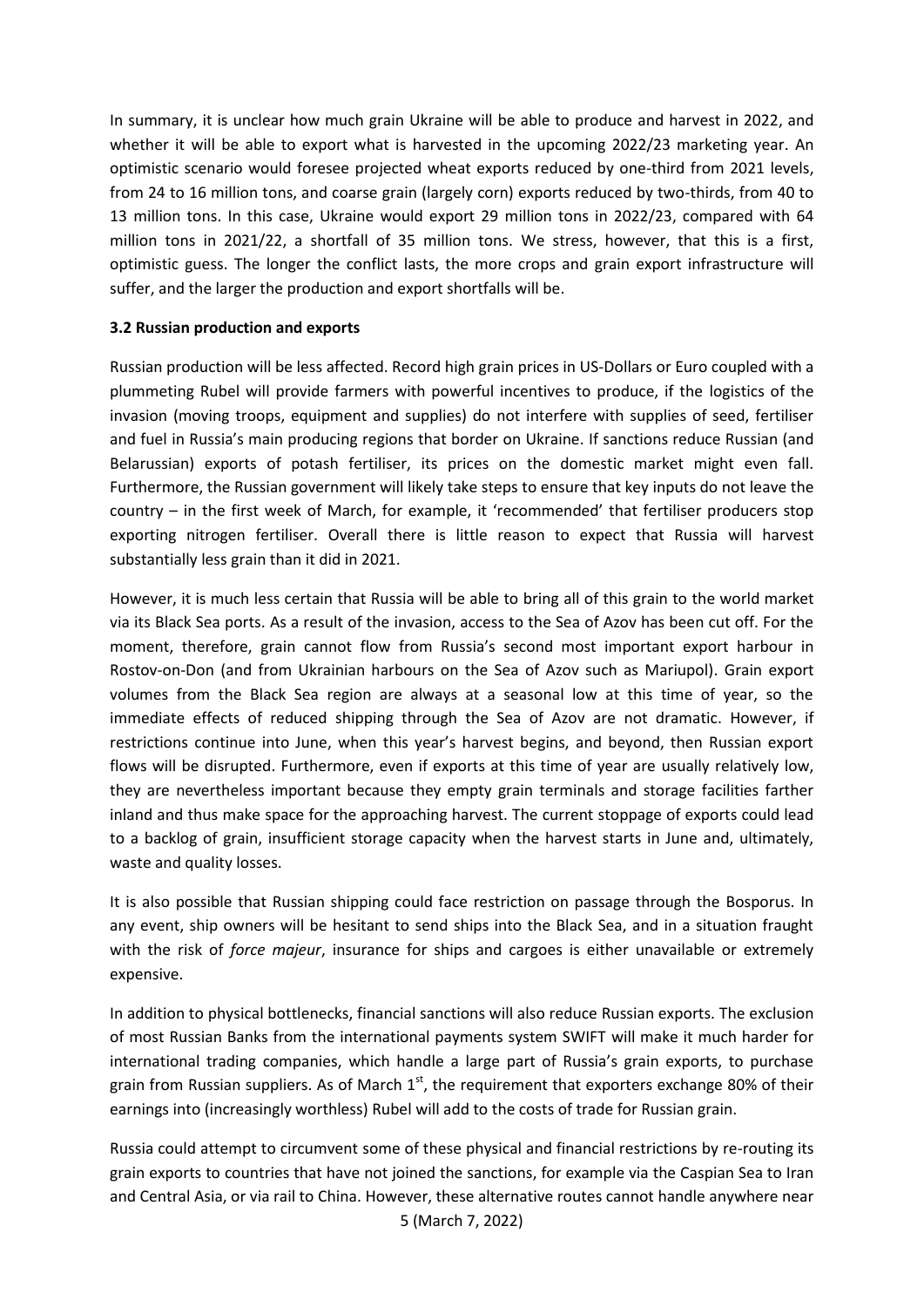the volumes that Russia's Black Sea ports such as Rostov-on-Don and Novorossiysk can. Russian exporters might also turn to barter deals with importing countries to bypass financial restrictions, but barter is a comparatively clumsy and costly mode of trade – not all countries that wish to import Russian grain will be able to offer equivalent volumes (in value terms) of goods that Russia wishes to import in return. Hence, even if Russian grain production is not affected, the timing, efficiency, and to some extent the volume of Russian grain exports will be.

## **3.3 Implications**

The above considerations suggest a best-case scenario in which Ukraine could produce and export 35 million tons less than projected this year, while the Russian harvest proceeds more or less as projected but at least some of its grain exports are delayed and re-routed.

At first glance this scenario might appear manageable. 35 million tons are only 7.6% of total projected global grain exports of 460 million tons in 2021/22. On some markets a shortfall of 7.6% might not be grounds for concern. However global demand for grain, as food for humans and feed for animals, is what economists refer to as 'inelastic', meaning that small shifts in availability trigger large swings in prices. People must eat, and grains such as wheat are staple foods. If grain is in short supply, people (or governments) will attempt to maintain their consumption by reducing other, lessessential expenditures and channelling more of their purchasing power into buying grain. More purchasing power concentrated on less supply inevitably translates into higher prices. Global grain markets have responded with prices well above 300 Euro/ton in recent months, even higher than the prices seen during the so-called 'food price crisis' of 2007/08 (Figure 3). Current futures prices for months after the upcoming harvest in the northern hemisphere (September and December contracts) are lower than this, but still above 300 Euro/ton.



**Figure 3: Monthly wheat prices on the MATIF futures exchange (Euro/t)**

Source: Reuters, EURONEXT end of the month wheat prices.

In high-income countries such as Germany, price increases for grain will contribute to food price inflation. Since low-income households spend higher proportions of their income on food, they are disproportionately affected by food price inflation. Hence, it is likely that the governments of many high-income countries will respond by implementing social policy measures such an increased welfare payments and minimum cost-of-living allowances. However, the Russian invasion of Ukraine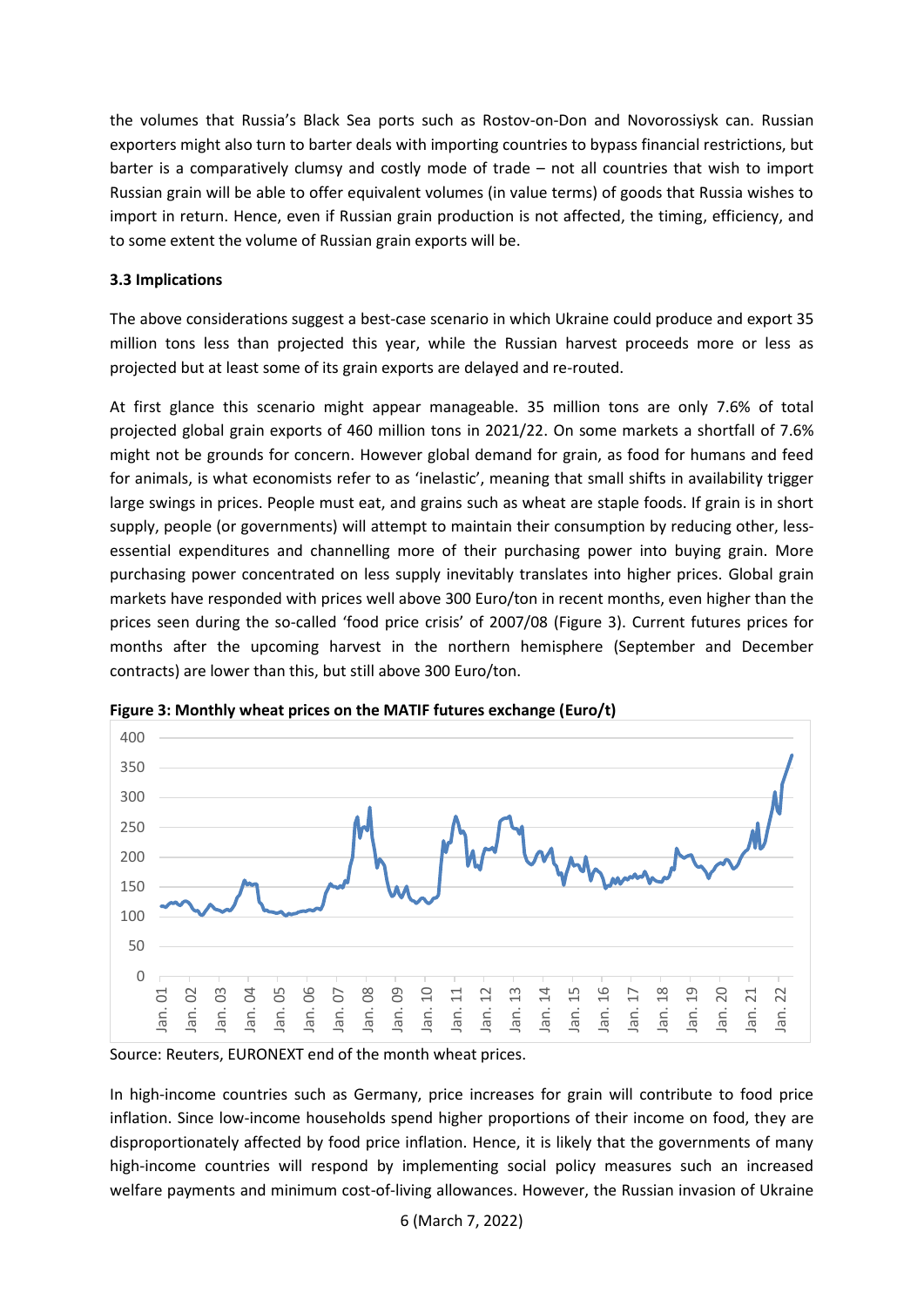does not pose any fundamental threat to food security in high-income countries. The EU is a net exporter of most staple foods such as wheat, and it has more than enough purchasing power to ensure sufficient domestic supply. On average, households in Germany spend only about 14-15% of their income on food (including beverages and tobacco) and are thus able to adjust to food price inflation.

Furthermore, it would be wrong to blame food price inflation on increasing in grain and other agricultural commodity prices alone. In Germany roughly 22% of consumer expenditure on food ends up in farmers' pockets; the other 78% pay for processing and marketing costs (transportation, storage, packaging etc.). The farm share of consumer expenditure on food varies from product to product and is generally higher for animal products (such as milk and eggs) and lower for plant products. For bread, the farm share of consumer expenditure, at 4-5% in Germany, is especially low. In other words, 95-96% of the price of bread are payments not to farmers but to traders, millers, bakers and retailers, and the capital, energy and labour that they employ to transform grain on the farm to bread on our tables. Yes, food prices are increasing because agricultural commodity prices are increasing. But processing and marketing costs, especially for energy and labour are also increasing. Targeted social policy measures are an efficient response to the challenge of food price inflation; governments should avoid any temptation to intervene directly on agricultural or food product markets. We discuss broader implication for EU agricultural policy below.

The situation in low-income countries is entirely different. Food price inflation poses an existential threat to the health and survival of hundreds of millions of individuals in these countries. Households that already spend 50% and more of their income on food have little scope to reduce other types of expenditure when food prices increase, and that 'other' expenditure is generally for other essentials such as housing, health care and education. In addition, compared with high-income countries, the farm share of consumer expenditure on food is much higher in low-income countries, because the food products that consumers purchase are typically less processed. Hence, increases in agricultural commodity prices hit consumers in low-income countries harder.

The global food security situation was already dire before Russia invaded Ukraine. After years of frustratingly slow but nonetheless steady reductions in both the number and the share of undernourished people worldwide, progress had slowed and halted in the mid-2010s, and reversed in 2020 and 2021 primarily due to COVID-19 (Figure 4). Between 2017 and 2021, the number of undernourished persons worldwide increased by 200 million. Russia's invasion of Ukraine pours oil on that growing fire and threatens to trigger a global catastrophe.

At the same time as hunger and food insecurity been on the rise again in recent years, the situation on international grain markets has become increasingly precarious. Stocks play an important role on commodity markets, and global grain stocks are currently at near historically low levels. The USDA estimates that there were global wheat stocks of 290 million tons at the end of the 2020/21 marketing year, and global coarse grains stocks of 321 million tons. At first glance, 611 million tons of stocks might appear to be more than enough to compensate for a shortfall of perhaps 35 million tons in Ukrainian and Russian exports. However, 290 million tons of wheat is only 37% of global wheat consumption in 2020/21, in other words enough to cover slightly more than 4 months global wheat use. Coarse grain stocks would only suffice to cover roughly 3 months of global use. In addition, less than half of the estimated global stocks are held outside China (146 million tons of wheat and 114 million tons of coarse grains in 2020/21). China is very secretive about its stocks. USDA stock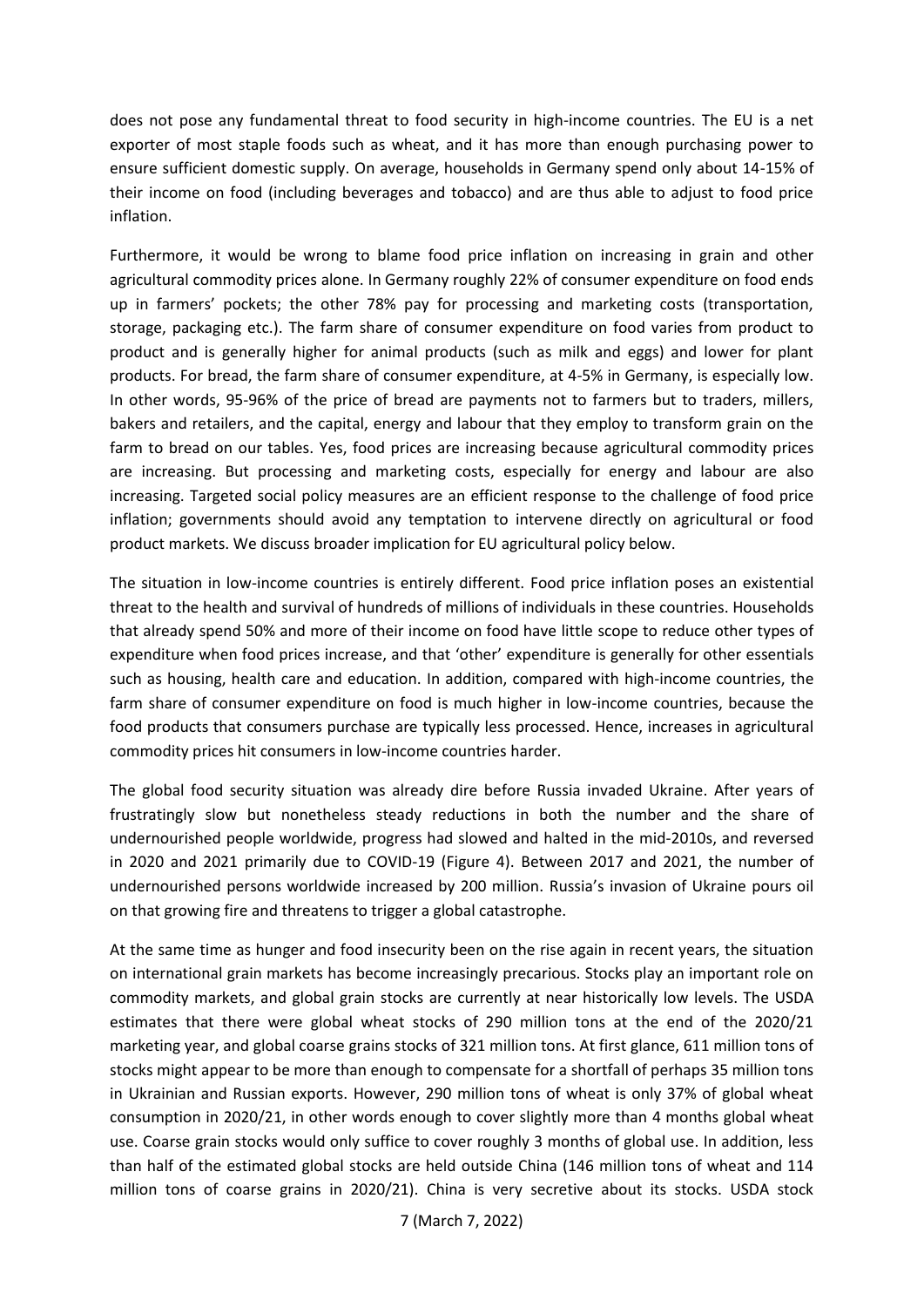estimates are the best that we have, but nonetheless very uncertain. Moreover, it is unclear whether and under what conditions China might be willing to make grain from its stocks available.<sup>4</sup>

![](_page_7_Figure_1.jpeg)

![](_page_7_Figure_2.jpeg)

Source: FAOSTAT.

1

Finally, global grain stocks are not pure reserves like the pasta and UHT milk that one stores at the back of the pantry 'just in case'. Global grain stocks are largely working stocks that fill the pipeline between the farm and the fork. Stocks are held on farms, in country elevators, and at grain terminals in importing and exporting harbours. A certain amount of grain is needed to keep the pipeline full and flowing until the next harvest begins to arrive in volume, and markets get very nervous when stocks fall close to this amount and flows start to stutter. As shown in Figure 5, there is a strong negative correlation between wheat stock levels and wheat prices – when stocks fall, prices rise.

**Figure 5: Estimated global wheat stocks in the major exporting countries\* at the end of the marketing year (million tons), and wheat price levels (Euro/t)**

![](_page_7_Figure_6.jpeg)

Source: USDA, WASDE Reports and Reuters EURONEXT.

\* The major exporters are: Argentina, Australia, Canada, EU, Ukraine, Russia, and USA.

 $^4$  It is striking that China, with 19% of the world's population, is reported to have accumulated more than 60% of the world's grain stocks.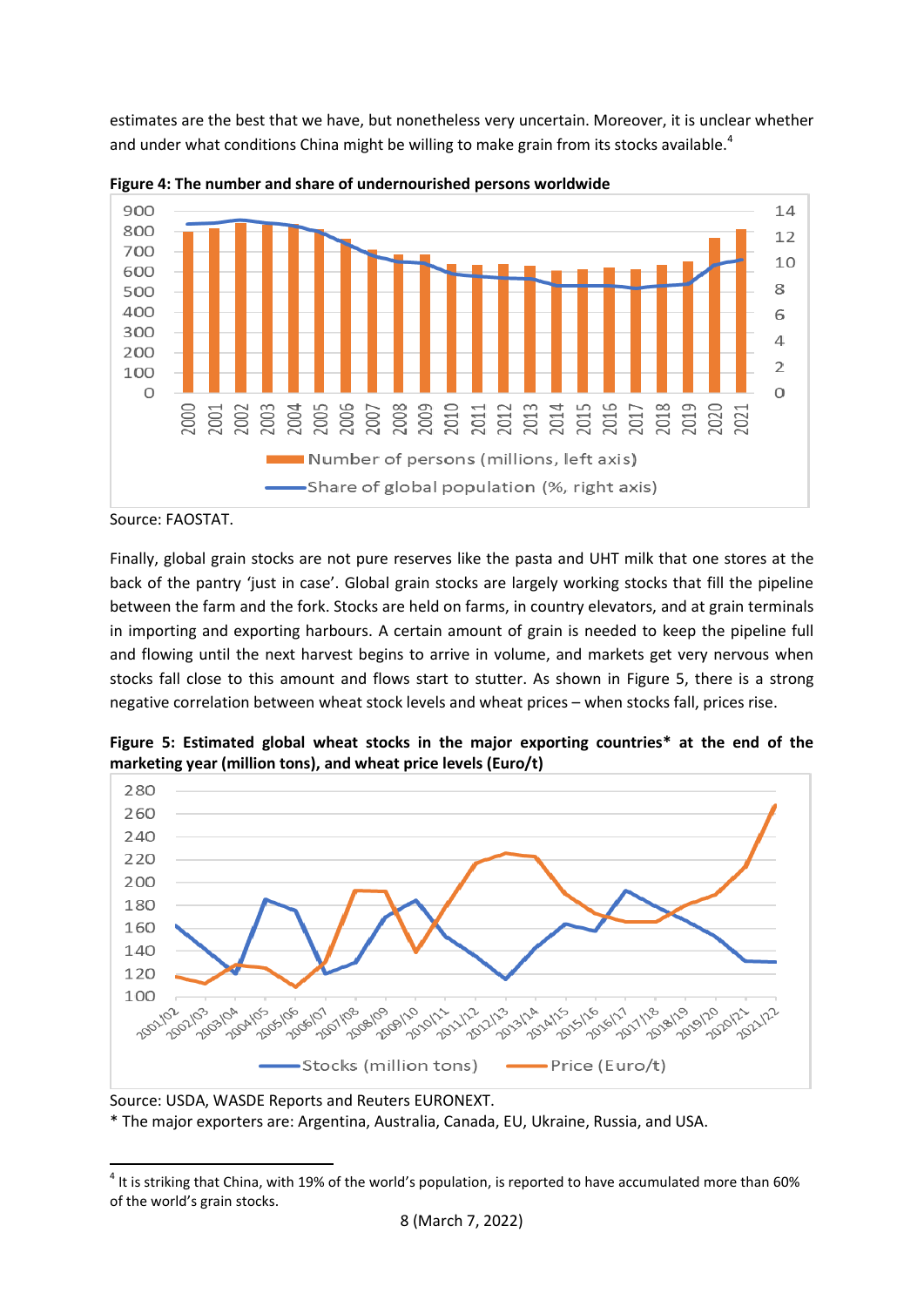In addition, when grain prices rise they also tend to become more volatile, meaning that day-to-day and intra-day fluctuations become larger. When supply is low and market participants are worried, new information and rumours, (for example, reports on March  $4<sup>th</sup>$  that a nuclear power plant in Ukraine been attacked and damaged by Russian troops) can cause prices to suddenly skyrocket. In the months of January and February 2020, the average day-to-day wheat price change on the MATIF futures market was 0.68 Euro/ton. This average day-to-day price change increased to 1.21 Euro/ton in the first two months of 2021, and to 5.37 Euro/t in the first two months of 2022. Volatile prices make markets riskier and thus increase the costs of making a wrong decision, or a right decision at the wrong time. Traders are directly affected by these increased costs, but ultimately risk premia are passed on to other market participants such as farmers and consumers.

Production and export shortfalls caused by the Russian invasion of Ukraine threaten to reduce global stocks and further boost prices and volatility.<sup>5</sup> This can trigger a vicious circle as importing countries hurry to secure supplies (for example by reducing their import tariffs) and exporting countries impose export restrictions in an attempt to keep domestic supply high and domestic prices low. Such responses are individually rational but collectively counterproductive because they are pro-cyclical – countries attempt to shield themselves from higher prices with measures that drive prices even higher. Following the 2007/08 food price crisis it was estimated that such 'selfish' national policy responses caused as much as 45% and 30% of the price hikes for rice and wheat, respectively, that occurred at that time.<sup>6</sup> Since Russia's invasion of Ukraine began, reports of similar measures (e.g. a wheat export ban announced by Hungary on March  $4<sup>th</sup>$ , a new grain export levy in Argentina) have begun to accumulate.

The effects of the price hikes triggered by Russia's invasion of Ukraine are already being felt in lowincome, import-dependent countries in the Middle East, Northern and Sub-Saharan Africa and Southeast Asia, such as Afghanistan, Egypt, Kenya, Bangladesh and Indonesia. 17% of the world's food insecure population live in countries where wheat is the main food grain; a further 27% live in countries where corn is the main food grain.<sup>7</sup> In recent weeks countries have seen the costs of importing wheat, corn and other grains increase by 50% and more compared with one year ago. The United Nations and various aid agencies are already sounding the alarm as the costs of providing food aid and food assistance skyrocket.

## **4. Long-term effects of Russia's invasion**

 $\overline{\phantom{a}}$ 

The long-term effects of Russia's invasion are impossible to predict, because they depend on how soon and under what conditions the conflict is resolved.

<sup>&</sup>lt;sup>5</sup> This will inevitably lead to accusations that speculators on futures markets are fuelling the crisis and profiting from increased hunger. Some of these accusations will appear on the same websites that would have us believe that Russia is currently liberating Ukraine from Nazi genocide. *Honi soit qui mal y pense*, but it would be interesting to know how many of the Russian dictator's cronies bought wheat and other grains futures in the days immediately preceding the invasion of Ukraine. The role of speculation on world grain markets was debated and analysed at length following the 2007/08 food price crisis; an overview and some evidence is provided by Aulerich, Irwin and Garcia (2013): Bubbles, Food Prices, and Speculation: Evidence from the CFTC's daily Large Trader Data Files. NBER Working Paper 19065, Cambridge Mass.

<sup>&</sup>lt;sup>6</sup> See Martin and Anderson (2011): Export Restrictions and Price Insulation during Commodity Price Booms. World Bank Policy Research Working Paper 5645, Washington DC.

 $^7$  Sowell and Baquedano (2021): The importance of wheat in international food security. USDA Economic Research Service, Washington DC.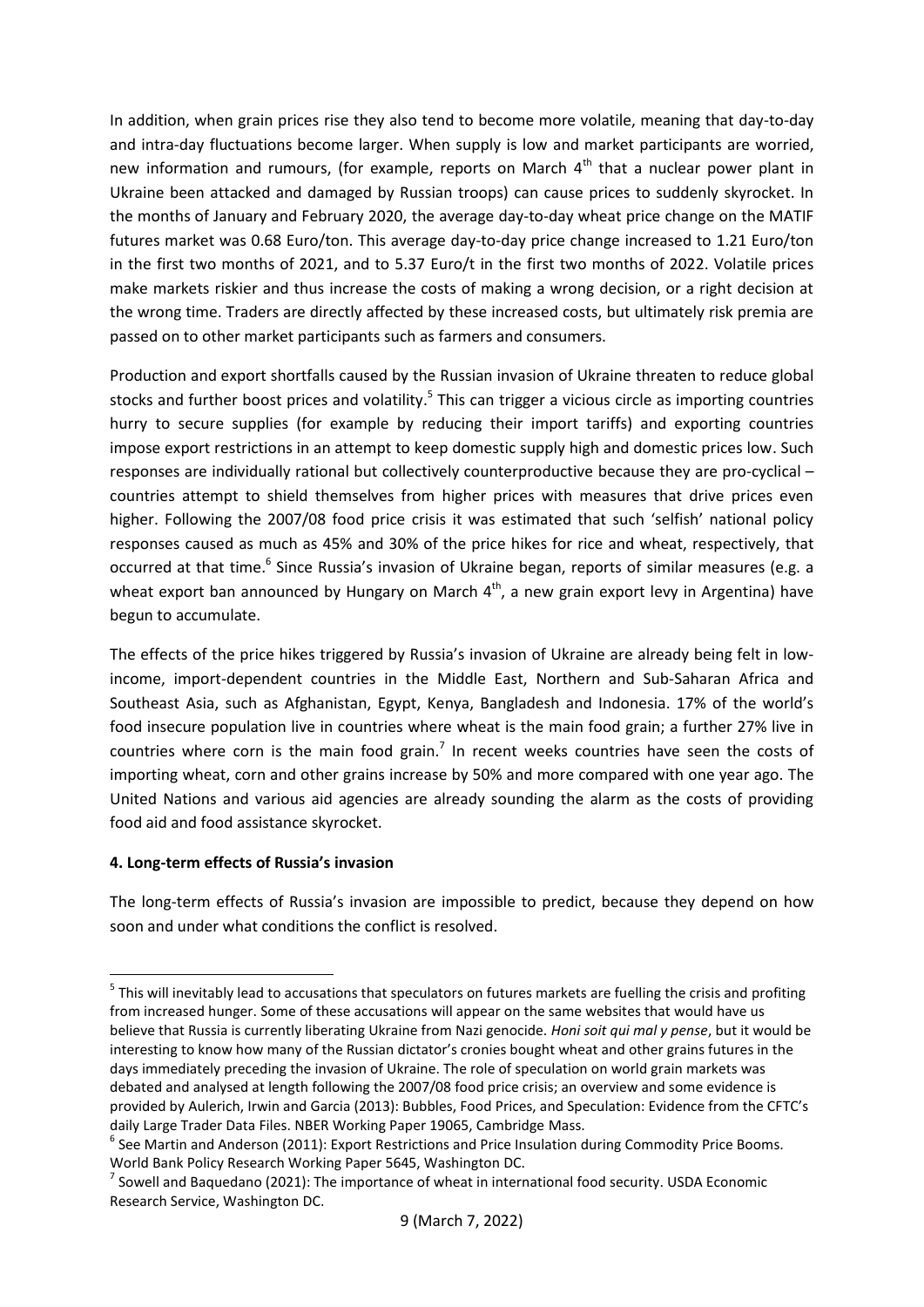In a pessimistic scenario, protracted conflict followed by a repressive Russian military occupation could lead to a massive exodus of human capital, and severely damage infrastructure and production capacities in Ukraine for many years to come. Perhaps Russia could eventually subdue Ukraine, bring Ukrainian production capacity under Russian control, and emerge as an even bigger player with a consolidated 25% share of world grain markets. However, while this might provide relief to world markets by restoring grain supply from the Black Sea region, it is unlikely to happen quickly. Moreover, and it would give the Russian dictator place even more power to manipulate grain markets and influence global food security. At the other, more optimistic extreme, rapid resolution of the conflict and Russian withdrawal from Ukrainian territory would allow for quick repair of (so far) limited damage to agricultural production capacities and export infrastructure. Under these circumstances, Ukrainian production and exports might return to pre-conflict levels within perhaps 2- 3 years. Which path is taken, hopefully as close as possible to the optimistic extreme, will determine how much suffering both the Ukrainian people but also hundreds of millions of food insecure individuals worldwide will have to endure in the coming years.

Even if a more optimistic scenario prevails, the situation on global grain markets will be extremely tense for the next 2-3 years at least. Humanity faces the daunting challenge of increasing food production while reducing agriculture's environmental footprint. Doing so without making the best possible use of the Black Sea breadbasket, one of our planet's most fertile regions, is like competing in a men's eight rowing final with only seven men in the boat.

## **5. Policy responses**

Beyond hoping for an immediate withdrawal of all Russian troops from Ukrainian territory, and bumper crops in the rest of the world, what can we do to limit the damage caused by the Russian invasion?

The Russian invasion of Ukraine reminds us that agriculture and agricultural policy have global and geostrategic dimensions. There are indications that many in Germany and the EU needed reminding. Recent agricultural policy proposals in Germany in particular have been largely inward looking, focussing on unilateral German initiatives to improve animal welfare, reduce local environmental impacts, and preserve small family farms. In these proposals (e.g. the so-called Borchert Commission proposals to improve animal welfare in Germany, or the proposals developed by the *Zukunftskommission Landwirtschaft*), international market linkages, both within the EU and with third countries, tend to be neglected, or viewed as an inconvenient obstacle on the way to achieving German objectives. Policy responses to the Russian invasion of Ukraine must explicitly recognise the opportunities and constraints implied by the integration of global agricultural markets.

## **a) Prepare a coordinated response to the looming global food security crisis**

Global grain prices are high and will stay that way for the foreseeable future as markets adjust to the fact that considerably less grain than anticipated will be available following this year's harvest, and probably for several years to come. This poses a huge challenge for many low-income, import dependent countries, for example in Africa and the Middle-East. In 2007/08, we saw that food price inflation can fuel unrest, destabilise countries, even topple governments.

A substantial, coordinated policy response to this looming crisis is imperative for humanitarian reasons. But it is also a question of pragmatic self-interest for Germany and the EU. There can be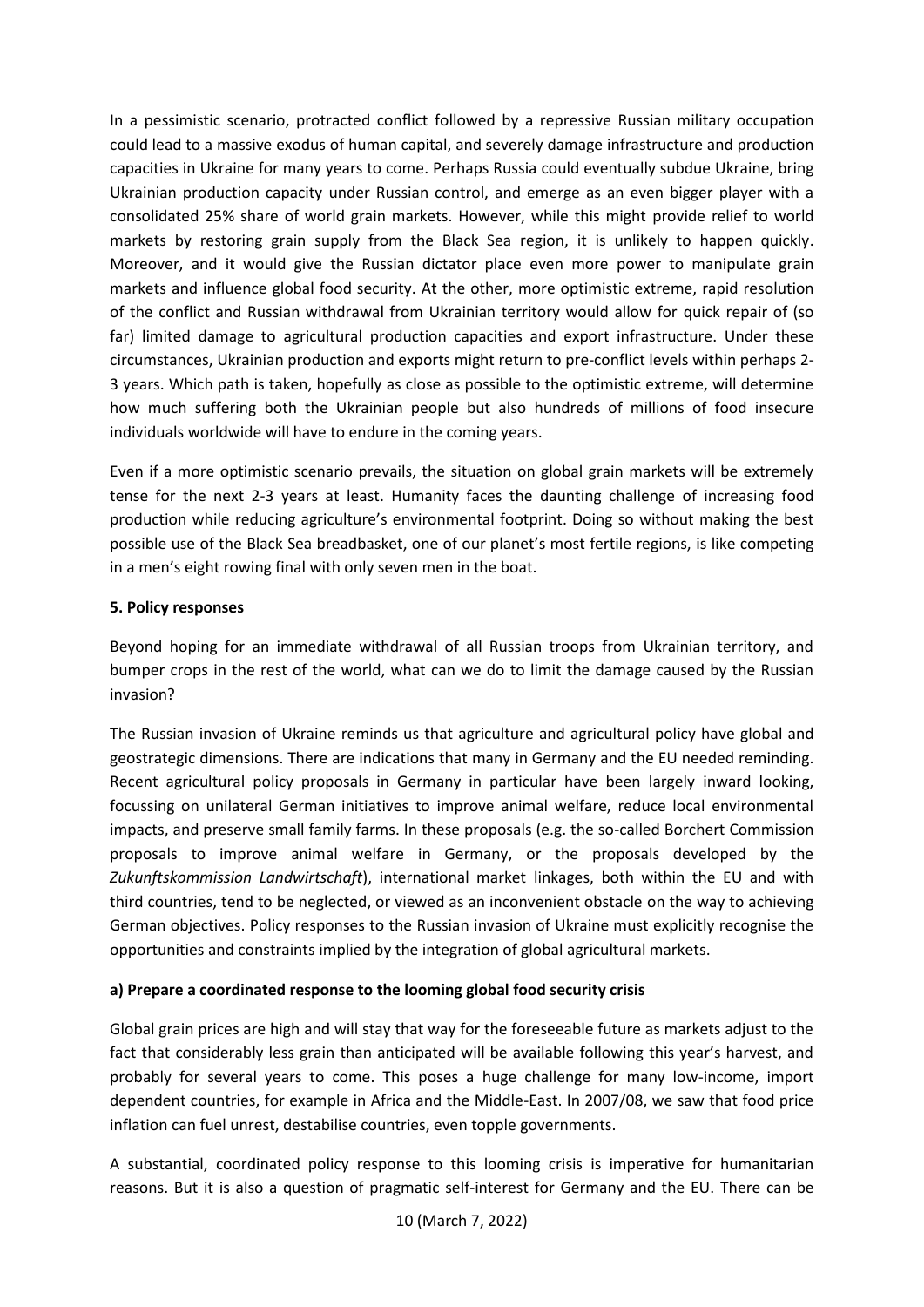little doubt that the Russian dictator will attempt to use the 'food weapon' to sow division within the EU and the Western world. In several months, once the initial wave of solidarity for Ukrainian refugees has ebbed somewhat in the EU, a resurgence of migration across the Mediterranean fuelled by food insecurity and instability in Africa and the Middle-East could quickly weaken the EU's solidarity and resolve. The Russian dictator will be quick to blame the West for growing hunger and food insecurity – he will argue that Russia has grain and would like to help, but cannot do so because of economic and financial sanctions.

The international community needs to act immediately to prepare a coordinated response. This entails:

- Resisting all urges to implement 'selfish' pro-cyclical policy responses such as export bans that effectively export hunger to the poorest of the poor. High-income countries should soften the blow of food price inflation with social policy tools, and not with measures that make markets less efficient. Hungary's recent announcement of a wheat export ban is a perfect example of the sort of 'beggar thy neighbour' reflex that must be avoided.
- Providing low-income countries with the financial means to purchase grain and target assistance. In some parts of the world, emergency, in-kind food aid will remain essential. Nevertheless, the shift to cash-based food assistance should be supported wherever possible. Since grain prices are high, the costs of ramping up food aid and food assistance will be high as well, and high-income countries will have to ramp up their efforts accordingly.

## **b) Rethink the EU's Common Agricultural Policy**

In recent years the main focus in agricultural policy debates in the EU has been on measures that will inevitably reduce crop production. As part of the most recent Common Agricultural Policy (CAP), the EU has decided to implement set-aside on 4% of its crop land. Germany plans to increase this to 6%. As part of its Green Deal Farm-to-Fork proposals released in May 2020, the EU Commission has suggested increasing the share of EU agricultural area that if farmed organically to 25%, and reducing the use of pesticides and herbicides by 50%, both by 2030.

While the goal of increasing the sustainability of agricultural production in the EU is undisputed, these proposals, especially the latter two, are questionable, especially in light of the new situation caused by Russia's invasion of Ukraine. Global grain production will have to increase in the coming decades, not decrease, especially since the Black Sea region has become, at least temporarily, an unreliable supplier. The EU does not have as much prime black soil as Ukraine and Russia, but in comparison with much of the rest of the world it nevertheless boasts excellent conditions for crop production, comparatively reliable precipitation and temperatures, highly efficient, technologically advanced farms, and excellent infrastructure. Converting 25% of the EU's farmland from conventional to organic production will reduce average yields on that area by one-third and more. Reducing pesticide use by 50% in eight years will also reduce yields. In a world that will be desperately short of grain in the near future and perhaps for years to come, that would be irresponsible.

11 (March 7, 2022) Grain production in the EU-27 has already been trending slightly downward, from an average of 296 million tons in 2013-15 to 286 million tons in 2018-2020. Further reductions in EU production will only contribute to continued global scarcity and high prices. These in turn would give farmers elsewhere in the world incentives to produce grain with greater intensity on more land. When these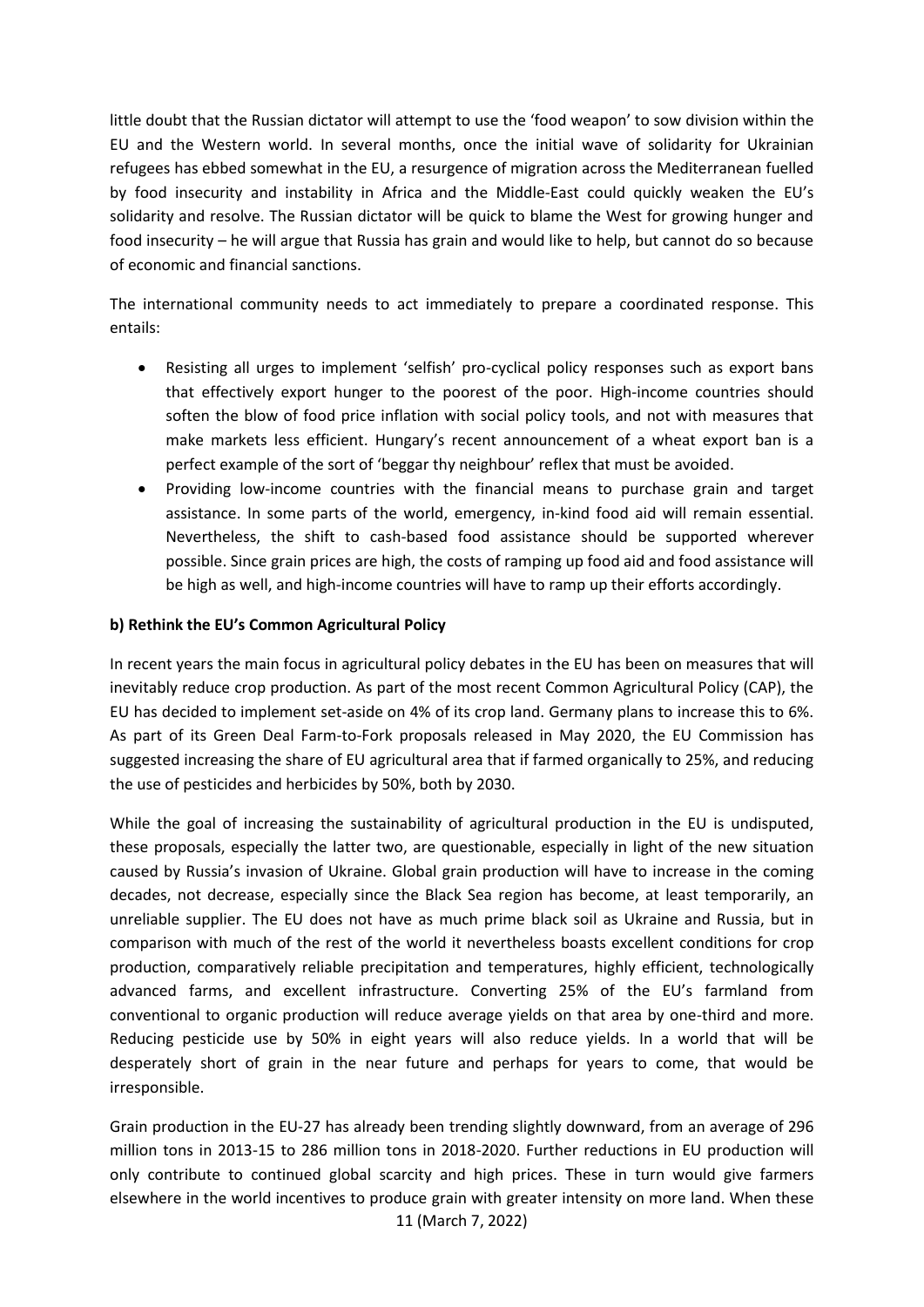land-use changes are accounted for, measures that reduce the environmental costs of production here in the EU could very well end up increasing global environmental costs, for example in the form of greenhouse gas emissions.<sup>8</sup>

Hence, with prices at record highs in the wake of Russia's invasion, the EU needs to rethink the complex trade-offs between global hunger on the one hand, and local and global environmental effects on the other. The Russian invasion forces us to acknowledge that agricultural policy also has a geostrategic dimension – it is not just about satisfying the desire for a cosy, picture-book version of agriculture close to home. This means implementing policies that make all of agriculture in the EU more sustainable and productive rather than expanding a niche that may appear more sustainable from a local perspective, but at the cost of increasing hunger and environmental damage elsewhere in the world.

This also means rethinking policies such as the complete ban on glyphosate that is scheduled to come into effect in December 2022 in the EU. Such policies may satisfy activists, but they are the antithesis of rational, evidence-based policy that weights costs and benefits, as are neo-Luddite positions on CRISPR-Cas breeding technologies. In the medium and long term, continued innovation is the key to increasing the productivity and sustainability of agriculture, and its resilience to shocks such as Russia's invasion of Ukraine.

# **c) Rethink biofuels policy**

**.** 

The effects of the Russian invasion of Ukraine on global grain markets and hunger, but also on energy markets and security, will rekindle the food vs. fuel debates that last reached a head during the 2007/08 'food price crisis'. Here too, policy makers will need to reconsider complex trade-offs between competing goals. On the one hand, the Russian invasion has highlighted need to reduce dependence on fossil fuels for geostrategic in addition to environmental reasons. Biofuels are an alternative to fossil fuels that could contribute to reducing dependence. But when biofuels are produced on land that could otherwise produce food, maintaining or increasing their production makes food scarcer and more expensive.

In the US but also the EU, grain is used to produce ethanol. In the EU and the US, but also in Asia and South America, edible oils such as rapeseed and palm oil are used to produce biodiesel. The EU is a leader in biogas production, a substantial share of which takes place on small-scale, farm-based biogas plants in Germany and several other member states. Not all of this biofuel production competes with food production, but some of it does (for example the roughly 1 million hectares or 36% of the corn production area in Germany that produces corn silage for biogas production<sup>9</sup>).

There are no easy, win-win solutions to the food vs. fuel dilemma, especially when it is overlaid with geostrategic considerations. But in the current situation there is a danger that preoccupation with the implications of the Russian invasion of Ukraine for energy policy could lead policy makers to neglect implications for food policy. Certainly, mandates that require energy suppliers to used fixed

 $^8$  A recent simulation exercise suggests that the Farm to Fork measures will have at best a very small effect on global greenhouse gas emissions, if land use change in the EU and abroad is accounted for. See Henning and Witze (2021): Ökonomische und Ökologische Auswirkungen des Green Deals in der Agrarwirtschaft, [https://www.bio-pop.agrarpol.uni-kiel.de/de/f2f-studie/executive-summary-de.](https://www.bio-pop.agrarpol.uni-kiel.de/de/f2f-studie/executive-summary-de)

<sup>&</sup>lt;sup>9</sup> See FNR (2022): Maisanbau in Deutschland[. https://mediathek.fnr.de/grafiken/daten-und](https://mediathek.fnr.de/grafiken/daten-und-fakten/bioenergie/biogas/maisanbau-in-deutschland.html)[fakten/bioenergie/biogas/maisanbau-in-deutschland.html.](https://mediathek.fnr.de/grafiken/daten-und-fakten/bioenergie/biogas/maisanbau-in-deutschland.html)